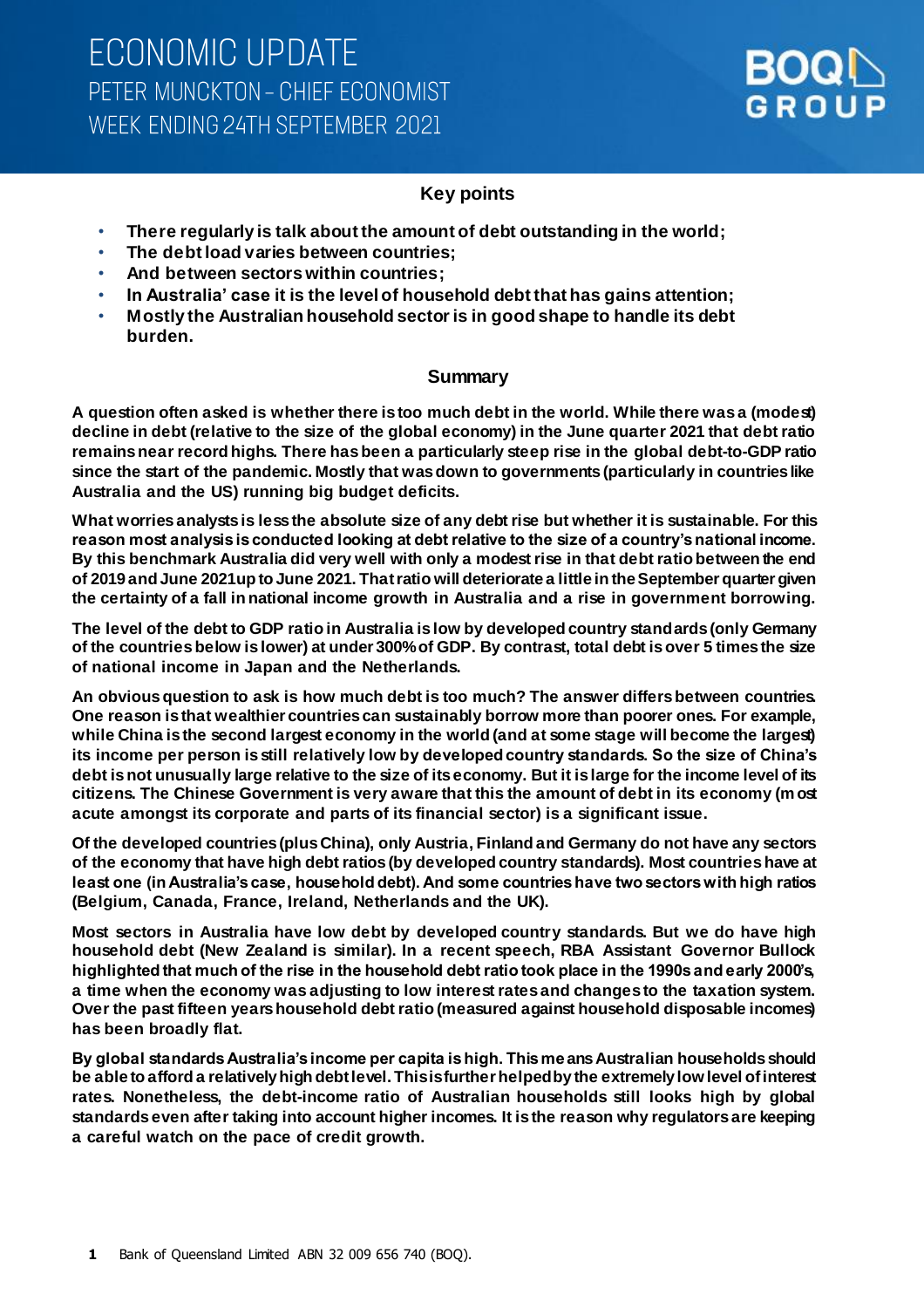## **Global debt – the mountain is no molehill**

Recently there has been discussion about the level of debt on three continents. In China it was the concern that Evergrande (a big property development company) would default on its mountain of debt. In the US, financial markets are casting an increasingly wary eye on whether Congress will increase the restrictions on how much the government can borrow. And in Australia there has been discussion as to whether household credit is rising too quickly.

This leads to a question that is often asked as to whether there is too much debt in the world. The International Institute of Finance (IIF) provides a regular report on global debt trends. The first chart (sourced from the IIF) is the sort of thing that gets the debt-worrywarts going. While there was a (modest) decline in debt (relative to the size of the global economy) in the June quarter 2021 that debt ratio remains near record highs. There has been a particularly steep rise in the global debt-to-GDP ratio since the start of the pandemic. Mostly that was down to governments (particularly in countries like Australia and the US) running big budget deficits to absorb the hit to household and company incomes.



**Some countries have more debt than others**

As you would expect a big slab of the increase in debt occurred in the largest economic regions (the US, China, Europe and Japan). China had the largest percentage rise in debt, with big percentage increases also occurring in Sweden and New Zealand. The rise of debt in Australia was in the top half of developed countries (plus China).

What worries analysts is less the absolute size of any debt rise but whether it is sustainable. For this reason most analysis is conducted looking at debt relative to the size of a country's national income. Using this benchmark means that it is not so much the increase in debt matters but how much debt rises relative to the (hopefully) rise in national income.

By this benchmark Australia did well up to June 2021. Certainly there has been a decent rise in the amount borrowed in Australia since the end of 2019. But Australia's economy bounced back strongly after its COVIDdriven decline (at least up to June) meaning the rise in the debt-to-GDP ratio was modest. The ratio will deteriorate a little in Australia in the September quarter given the certainty of a decent fall in national income growth and a rise in government borrowing.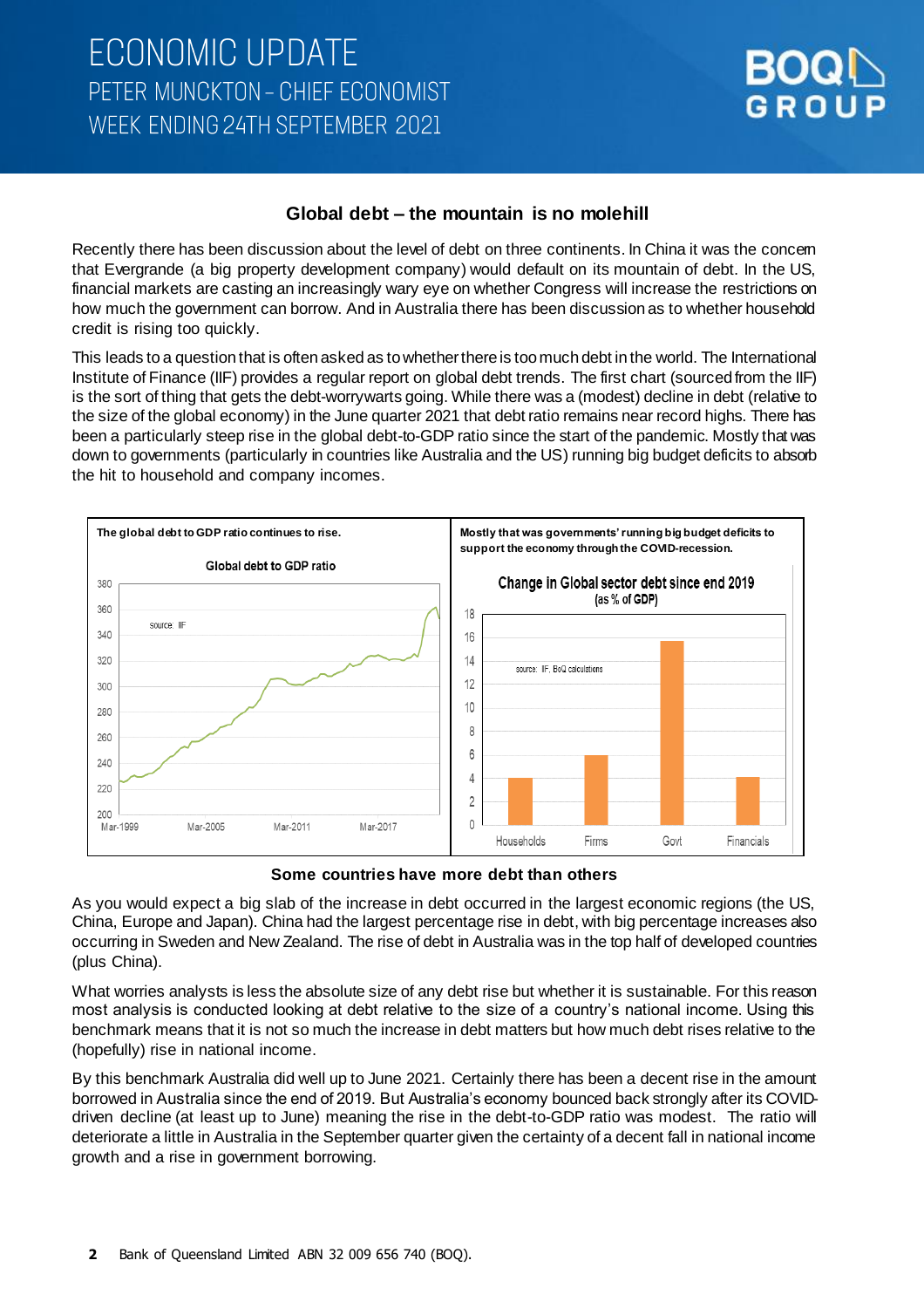

In the Netherlands and Denmark the debt to income ratio actually fell since 2019. By contrast, in some countries (such as Japan, Greece and Spain) the percentage rise in the debt ratio was bigger than the percentage rise in the amount of debt borrowed. This reflected weaker GDP growth in those countries.

The level of the debt to GDP ratio in Australia is low by developed country standards (only Germany of the countries below is lower) at under 300% of GDP. By contrast, total debt is over 5 times the size of national income in Japan and the Netherlands.

An obvious question to ask is how much debt is too much? The answer differs between countries. One reason is that wealthier countries can sustainably borrow more than poorer ones. For example, while China is the second largest economy in the world (and at some stage will become the largest) its income per person is still relatively low by developed country standards. So the size of China's debt is not unusually large relative to the size of its economy. But it is large for the income level of its citizens. The Chinese Government is very aware that this the amount of debt in its economy (most acute amongst its corporate and parts of its financial sector) is a significant issue. The Government's moves to reduce leverage in the economy (at a time of slowing national income growth) is the reason why Evergrande has had its recent troubles.



**And some sectors of the economy have more debt than others**

For many emerging countries looking at national debt to GDP ratios is usually fine to gauge what (if any) debt challenges the economy faces. These countries often have under developed financial systems, meaning the debt owed by households, firms and banks is often quite low (relative to the size of income in the economy). For those countries looking the size of national debt outstanding is often the same as looking at the size of government debt owed.

But for developed countries more disaggregated analysis is necessary. They have more developed financial systems allowing all sectors of the economy to borrow. Indeed, of the developed countries (plus China), only Austria, Finland and Germany do not have any sectors of the economy that have high debt ratios (by developed country standards). Most countries have at least one (in Australia's case, household debt). And some countries have two sectors with high ratios (Belgium, Canada, France, Ireland, Netherlands and the UK).

In a number of countries the size of government debt to GDP ratio is inversely related to the debt ratios in other sectors of the economy. In Greece, Government debt is very high (and led to the government defaulting some years ago). But debt in the other sectors of the Greek economy is low. By contrast, in Denmark, Norway, Sweden and Switzerland while the government debt ratio is very low the debt-to-GDP ratio of all other sectors is above 100% of GDP. It must be more than coincidence that each of these economies ranks very high on the income per capita global list.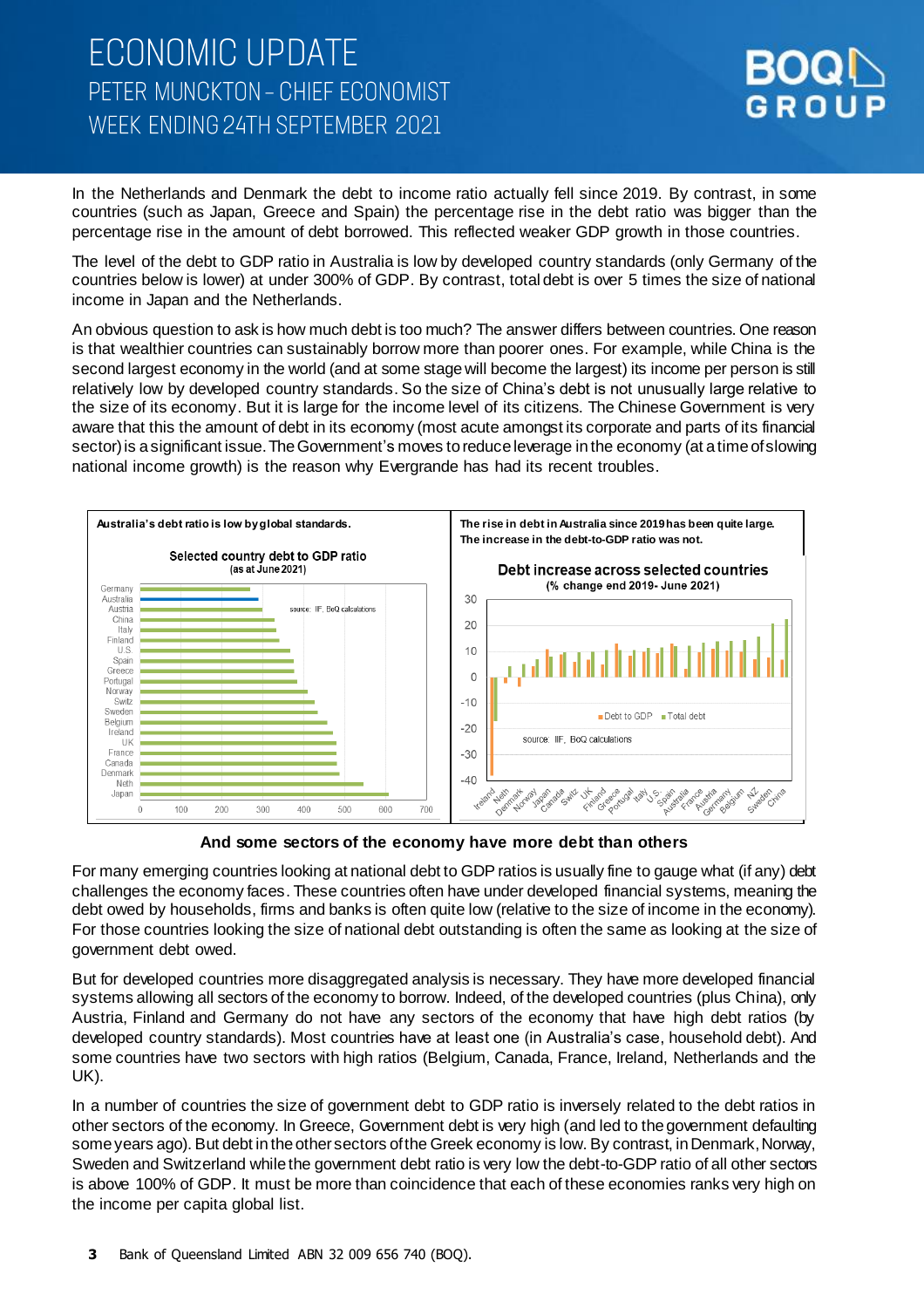

| <b>Country</b> | <b>Household</b> | <b>Corporate</b> | <b>Government</b> | <b>Financials</b> |
|----------------|------------------|------------------|-------------------|-------------------|
| Australia      | 121              | 69               | 56                | 43                |
| Austria        | 53               | 98               | 90                | 59                |
| <b>Belgium</b> | 66               | 160              | 141               | 92                |
| Canada         | 108              | 128              | 110               | 135               |
| China          | 61               | 158              | 65                | 45                |
| Denmark        | 108              | 129              | 45                | 206               |
| Finland        | 69               | 109              | 66                | 97                |
| France         | 66               | 163              | 131               | 120               |
| Germany        | 58               | 72               | 77                | 63                |
| Greece         | 53               | 64               | 251               | 10                |
| Ireland        | 32               | 172              | 60                | 208               |
| Italy          | 44               | 74               | 165               | 50                |
| Japan          | 64               | 144              | 61                | 240               |
| Netherlands    | 101              | 144              | 61                | 240               |
| Norway         | 109              | 147              | 48                | 106               |
| Portugal       | 68               | 103              | 154               | 58                |
| Spain          | 61               | 104              | 163               | 47                |
| Sweden         | 94               | 180              | 42                | 117               |
| Switzerland    | 135              | 137              | 27                | 127               |
| <b>US</b>      | 79               | 81               | 126               | 81                |
| <b>UK</b>      | 89               | 74               | 125               | 192               |

### **Sector debt to GDP ratios by country (as at June 2021)**

Source: IIF, BoQ calculation. Red is my view of a high debt ratio, green is low.

Most sectors in Australia have low debt by developed country standards. But we do have high household debt (New Zealand is similar). The structure of debt in the Australian economy has been driven by a number of factors, including the factors driving high house prices and that a fair bit of the funding required in the previous decade was mining companies seeking equity to fund the building of new mines.

In a recent speech, RBA Assistant Governor Bullock highlighted that much of the rise in the household debt ratio took place in the 1990s and early 2000's, a time when the economy was adjusting to low interest rates and changes to the taxation system. Over the past fifteen years the household debt ratio (measured against household disposable incomes) has been broadly flat. This is particularly the case once offset accounts are taken into account. The extremely low level of interest rates means that the household debt servicing ratio (the ratio of interest payments to disposable income) is at its lowest level in almost forty years.

The aggregate household debt picture looks even rosier if the significant rise in deposits (especially during COVID) is included in the analysis. But using that approach would understate the riskiness of household debt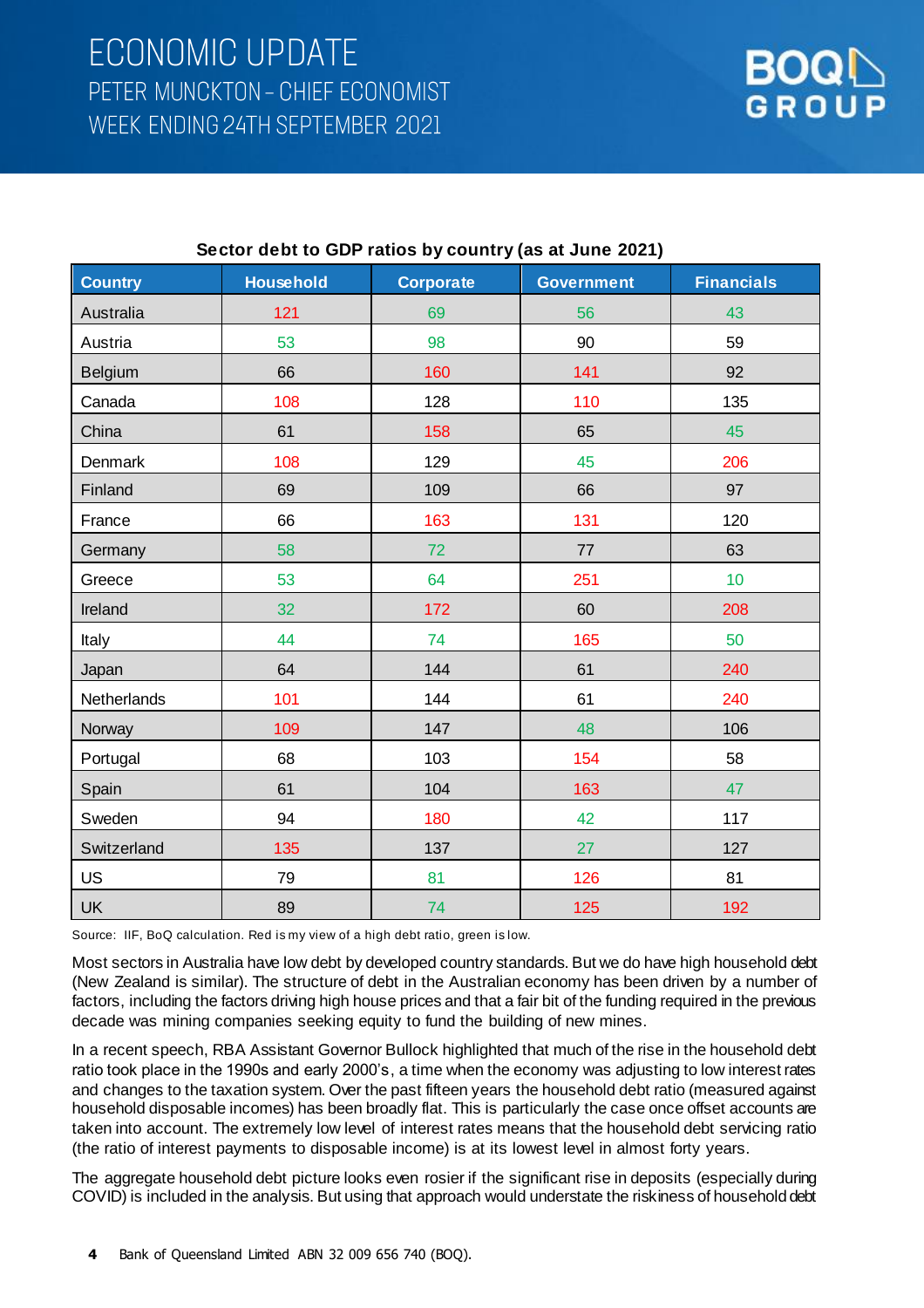

in Australia. According to data from the HILDA report, Australians' over the age of 65 have the largest deposit holdings and the smallest amount of debt outstanding.

By global standards Australia's income per capita is high. This means Australian households should be able to afford a relatively high debt level. And the very low interest rates and decent shape of the jobs market means most Australians are able to handle their debt burden. Nonetheless, the debt-income ratio of Australian households still looks high by global standards even after taking into account higher incomes. It is the reason why regulators are keeping a careful watch on the pace of credit growth.



We live in interesting times.

Regards **Peter Munckton Chief Economist Bank of Queensland**